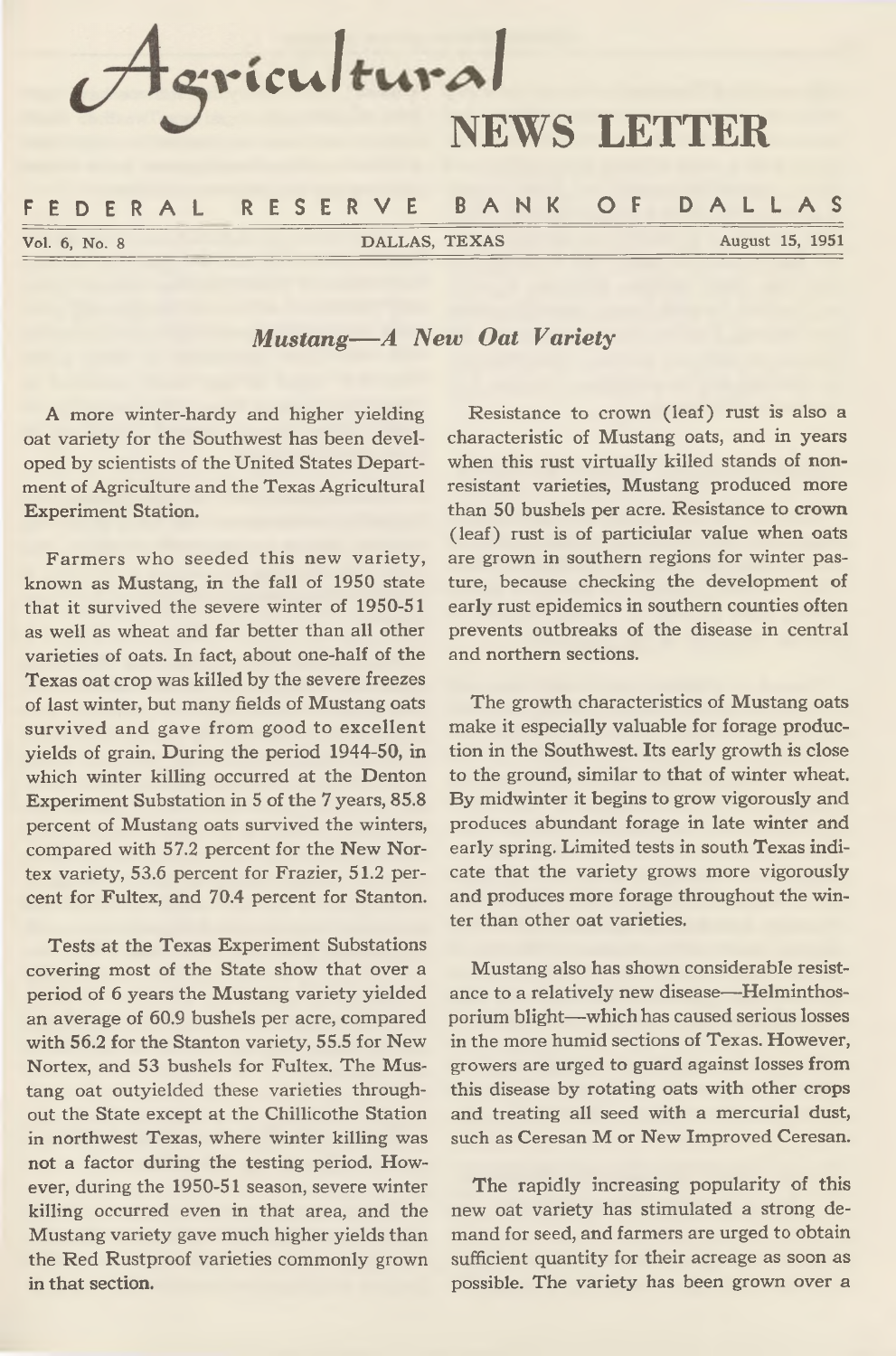**wide section of Texas during the past year, and while the supply is somewhat limited, most farmers should be able to secure sufficient seed for at least a small acreage. Seed dealers and county agricultural agents can direct farmers to growers who have a supply for sale. Whenever possible, it is desirable to purchase certified seed in order to insure that it is pure and free from other varieties. However, if this is not possible, the seed from a reputable grower may be used. Planting dates and rates are the same as for other oat varieties. Somewhat earlier planting may be desirable if the crop is to be used for fall pasture.**

#### *Recommended Wheat Varieties*

**Quanah, Wichita, Triumph, Comanche, and Westar are wheat varieties recommended by Texas A. and M. College for seeding in Texas. These varieties, which are hard, red winter wheats, have proved to be well adapted to growing conditions in the Southwest.**

**Quanah, a relatively new variety and only recently made available, outyielded the other varieties in tests at Denton, Greenville, Stephenville, and Temple. It is similar to Comanche in quality but is more resistant to leaf rust, stem rust, and stinking smut. None of the varieties, however, are resistant to the new race of stem rust known as 15b. This is the rust that caused severe damage in some parts of Texas and Oklahoma, and especially in Kansas and Nebraska, during the 1950 season. New wheat varieties which will be resistant to this race of rust are being developed by plant breeders. In the meantime, Quanah appears to be the most desirable commercial variety now available.**

**Farmers are urged to obtain their supply of seed early, inasmuch as the quantity of the more desirable varieties will be limited.**

# *Green Bug Infestation Reduced by Efficient Management*

**Green bugs have taken a heavy toll of winter wheat in the Southwest during the past 2** **seasons. These heavy infestations have been blamed generally on adverse weather conditions, and it is an established fact that these pests are much more dangerous under certain temperature and moisture conditions.**

**The Oklahoma Agricultural Experiment Station points out, however, that their surveys have shown a definite relation between green bug infestation and certain management practices. For instance, green bugs appeared earlier and were more destructive in fields where volunteer wheat or oats were permitted to grow; also, damage became noticeable first in areas where the soil showed indications of plant food deficiency.**

**Other signs of inefficient management that appear to be associated with heavy green bug damage include inadequately prepared seed beds, late planting, and failure to fertilize in regions where commercial fertilizer is recommended.**

**From these observations, the Oklahoma Agricultural Experiment Station recommends that wheat farmers make every effort to prepare the land and seed the crop in accordance with recommended practices. Volunteer wheat should be plowed, the seed bed should be given adequate preparation early in the season, and the wheat planted in accordance with recommendations of the local county agents. Commercial fertilizer should be applied whenever experience in the community indicates this practice to be profitable. Such precautions will not prevent green bug infestations if fall, winter, and spring weather conditions are ideal for a build-up of these pests, but they will minimize the danger and in many cases may mean the difference between success and failure of the wheat crop.**

### *Barnyard Manure and Cotton Burs as Fertilizers*

**The value of barnyard manure as a fertilizer and "conditioner" of the land is well recognized in regions of relatively heavy rainfall but has not been given a very high rating in**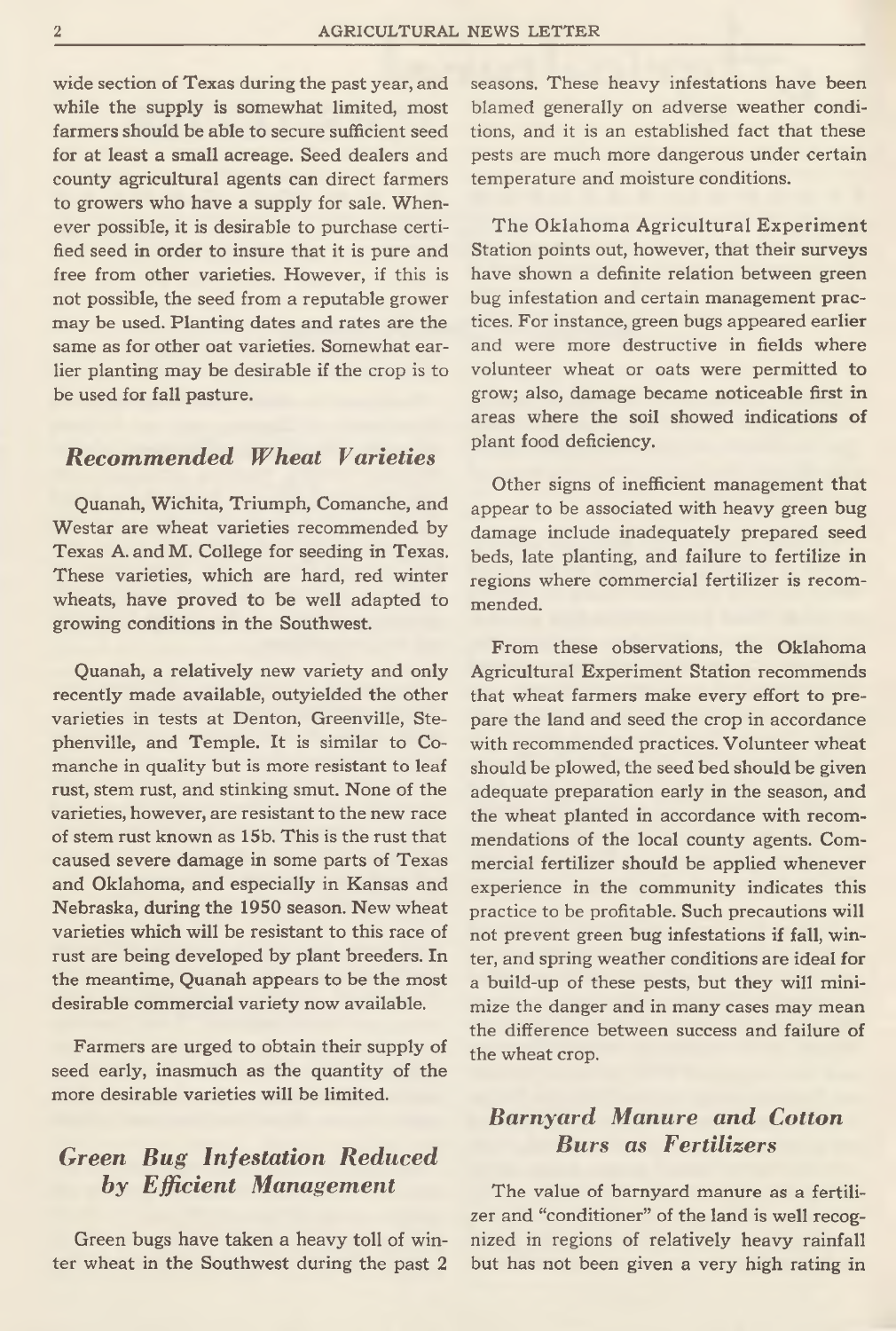**the dryland sections of west Texas. However, tests at the Texas Agricultural Experiment Substation at Lubbock indicate that barnyard manure and also cotton burs have value as fertilizers even in the dryland farming of that region.**

**The tests were begun in 1935 and continued through 1944. The materials were applied to the land just ahead of seed bed preparation, usually during February. Applications of barnyard manure ranged from 2 to 8 tons per acre, but cotton burs were applied at only one rate — 2 tons per acre. These applications were made for five consecutive years, beginning in 1935. Results were observed during those years to determine the immediate effect of these materials and then again during the period 1940-44 to determine the residual effect of the applications.**

**Briefly, these tests show that in years when rainfall was sufficient to cause the materials to rot, there was a definite increase in yields. Also, the cotton in fields which received an application of either barnyard manure or cotton burs matured earlier than in fields which received no treatment. In 1937, when rainfall during May and June and also during the previous September was heavier than average, there was a very marked increase in yield. In that year the plot receiving no treatment yielded 354 pounds of lint per acre, while the field receiving 8 tons of barnyard manure per acre yielded 524 pounds of lint per acre. The field receiving an application of cotton burs at the rate of 2 tons per acre yielded 427 pounds of lint per acre.**

**Similar results were obtained in 1941 and 1942 when rainfall was above average, indicating that the limiting factor in returns from this type of fertilizer is the amount of rainfall. It is significant, however, that applications of barnyard manure and cotton burs did not cause a reduction in yields except in extremely dry years; and in any year in which moisture was average or above, their application resulted in a substantial increase. Moreover, this increase in yield during years of normal rainfall occurred even though the applications of barn-** **yard manure and cotton burs had been made several years earlier.**

**In summarizing these tests, the Texas Agricultural Experiment Station specialists point out that where barnyard manure was applied at the rate of 2, 4, and 8 tons per acre for five consecutive years and the land planted to cotton for 10 years, the average yearly increase in lint yields per acre was about 23 pounds per ton of barnyard manure applied. The 2-ton application of cotton burs under similar conditions gave an increase of 12 pounds of lint per ton of cotton burs applied.**

**These tests suggest that greater use might be made of these two materials for building and maintaining soil fertility, even in dryland sections of west Texas. No doubt, the results would be even more encouraging on farms where irrigation is practiced.**

#### "Nervous" Cattle

**During the fall pasture season of 1950, cattle in some sections of the Southwest were stricken with a severe nervous disturbance. Symptoms of the disorder varied from a slight "twitching" of muscles to extreme nervousness, characterized by inability to stand or walk and a "wild" or frightened look. Cattle raisers frequently referred to the symptoms as a "shaking" disturbance. In advanced cases, the animals would stumble and fall.**

**The trouble was first reported in eastcentral Oklahoma and later spread over a wide area. Death loss was low, but considerable loss in weight resulted from the disturbance to the animals' behavior. Investigations revealed that in all cases where this nervous characteristic was reported, the animals were grazing on** *mature* **Bermuda grass. A thorough check also revealed that the animals recovered in 2 or 3 days if removed from the mature Bermuda grass. Returning the animals to the pasture a few weeks later again brought about identical symptoms. Controlled feeding tests in which clippings of mature Bermuda grass were used**